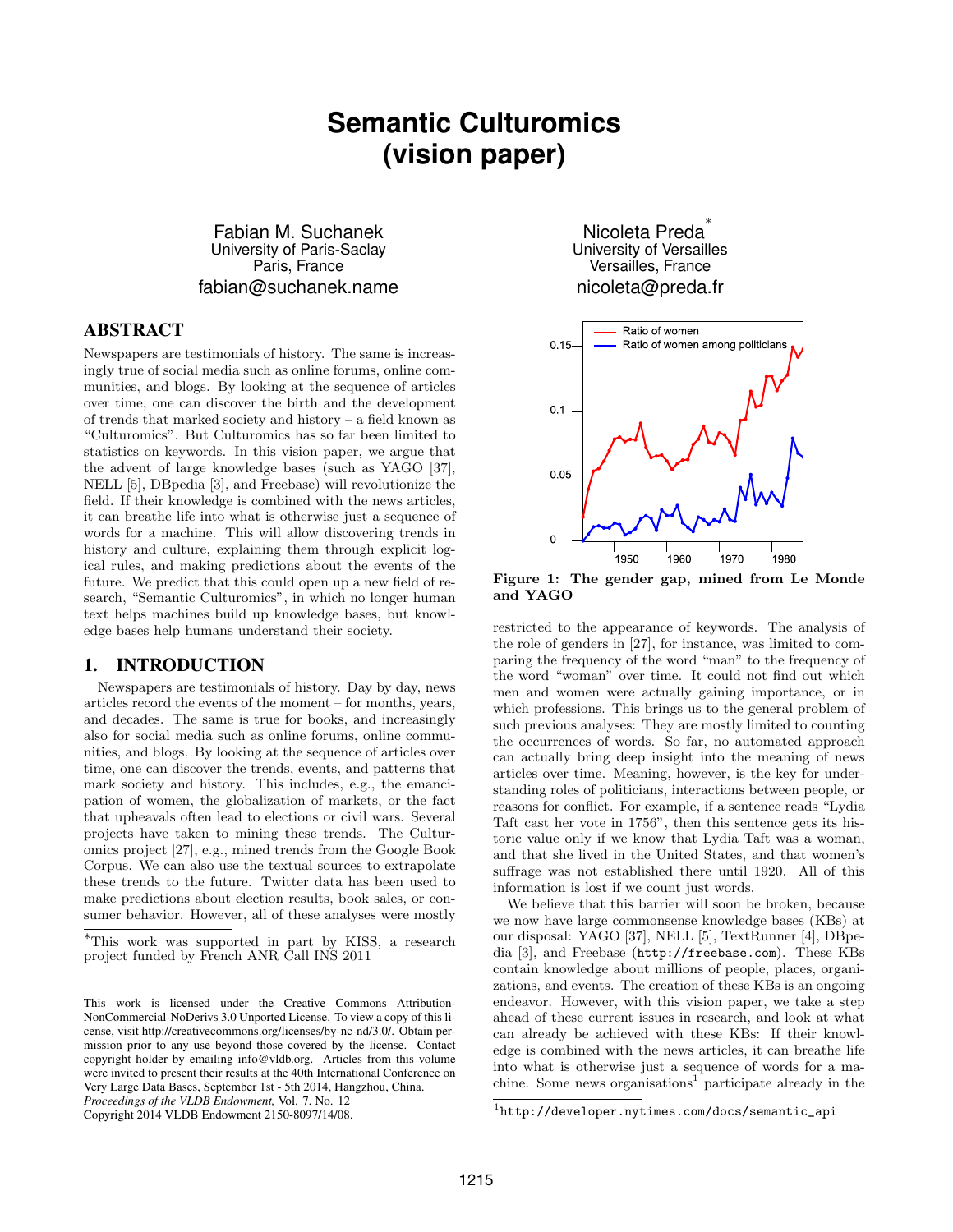effort of annotating textual data with entities from KBs. Once people, events, and locations have been identified in the text, they can be unfolded with the knowledge from the KB. With this combination, we can identify not just the word "woman", but actually mentions of people of whom the KB knows that they are female. Figure 1 shows a proof of concept that we conducted on YAGO and the French newspaper Le Monde [\[15\]](#page-3-5). It looks at all occurrences of people in the articles, and plots the proportion of women both in general and among politicians. Women are mentioned more frequently over time, but the ratio is smaller among politicians. Such a detailed analysis is possible only through the combination of textual data and semantic knowledge.

# 2. SEMANTIC CULTUROMICS

Semantic Culturomics is the large-scale analysis of text documents with the help of knowledge bases, with the goal of discovering, explaining, and predicting the trends and events in history and society.

Semantic Culturomics could for example answer questions such as: "In which countries are foreign products most prevalent?" (where the prevalence can be mined from the news, and the producer of a product, as well as its nationality, comes from the KB), "How long do celebrities usually take to marry?" (where co-occurrences of the celebrities can be found in blogs, and the date of marriage and profession comes from the KB), "What are the factors that lead to an armed conflict?" (where events come from newspapers, and economic and geographical background information comes from the KB), "Which species are likely to migrate due to global warming?" (where current sightings and environmental conditions come from textual sources, and biological information comes from the KB). None of these queries can be answered using only word-based analysis. The explanations that Semantic Culturomics aims at could take the form of logical rules such as "A politician who was involved in a scandal often resigns in the near future". Such rules can explain particular past events by pointing to a general pattern of history with past instances. They can also be used to make predictions, and to deliver an explication as to why a certain prediction is made.

Semantic Culturomics would turn around a long-standing paradigm: Up to now, all information extraction projects strive to distill computer-understandable knowledge from the textual data of the Web. Seen this way, human-produced text helps computers structure and understand this world. Semantic Culturomics would put that paradigm upside down: It is no longer human text that helps computers build up knowledge, but computer knowledge that helps us understand human text – and with it human history and society.

# 3. STATE OF THE ART

Digital Humanities and Culturomics. The Digital Humanities make historical data digitally accessible in order to compare texts, visualize historic connections, and trace the spread of new concepts. The seminal paper in this area, [\[27\]](#page-3-3), introduced the concept of "Culturomics" as the study of cultural trends through the quantitative analysis of digitized texts. This work was the first large-scale study of culture through digitized texts. Yet, as explained above, it remains bound to the words of the text. The work has since been advanced [\[20,](#page-3-6) [1\]](#page-3-7), but still remains confined to counting occurrences and co-occurrences of words. Closer to our vision, the GDELT project [\[21\]](#page-3-8) annotates news articles with entities and event types for deeper analysis. The focus is on the visualisation of trends. In contrast, Semantic Culturomics aims also at providing explanations for events, which become possible by the background knowledge from the KB.

Event prediction. A recent work [\[33\]](#page-3-9) mined the New York Times corpus to predict future events. This work was the first that aimed at predicting (rather than modeling) events. Of particular interest is the ability to bound the time point of the predicted events. The authors make use of key phrases in the text, as well as semantic knowledge to some degree. A recent follow-up work [\[34\]](#page-3-10) extended the analysis to Web queries. Another approach modeled causality of events by using background data from the Linked Open Data cloud [\[32\]](#page-3-11). These works were the first to address the prediction of events at large scale. [\[32\]](#page-3-11) goes a long way towards the identification of events and causality. In a similar vein, Recorded Future<sup>[2](#page-1-0)</sup>, a company, has specialised in the detection and the prediction of events with the help of a KB [\[36\]](#page-3-12). However, these works built classifiers for predictions rather than explicit patterns in the form of logical rules that we aim at. Furthermore, Semantic Culturomics would model the interplay between text and semantic knowledge in a principled way, and thus unify the prediction of future events with the modeling of past trends.

Predictive analytics. Businesses and government agen-cies alike analyze data in order to predict people's behavior<sup>[3](#page-1-1)</sup>. There is a business-oriented conference<sup>[4](#page-1-2)</sup> dedicated to these projects. Therefore, we believe that this endeavor should preferably be studied also in a public, academic, space. Furthermore, predictive analytics is mostly centered on a specific task in a specific domain. A model that can predict sales of a certain product cannot be used to predict social unrest in unstable countries. Semantic Culturomics, in contrast, aims at a broader modeling of the combination of textual sources and knowledge bases.

Social Media Analysis. Recently, researchers have increasingly focused on social media to predict social trends and social movements. They have used Twitter data and blogs to predict crowd phenomena, including illnesses [\[18\]](#page-3-13), box office sales, the stock market, consumer demand, book sales, consumer behavior, and public unrest (see, e.g., [\[16\]](#page-3-14) and references therein). Other Web data has been used to predict the popularity of a news article [\[13\]](#page-3-15) or to analyze elections [\[39\]](#page-3-16). These works have demonstrated the value of Twitter for event prediction. However, they always target a particular phenomenon. We believe that what is needed is a systematic and holistic study of textual data for both explanation of the past and prediction of the future.

Machine Reading. Several projects have looked into mining the Web at large scale for facts [\[5,](#page-3-1) [4,](#page-3-4) [28,](#page-3-17) [38\]](#page-3-18). Recent work has mined the usual order of events from a corpus [\[40\]](#page-3-19), the precedence relationships between facts in a KB [\[41\]](#page-3-20), and implicit correlations in a KB [\[19\]](#page-3-21). Several of these methods can be of use for Semantic Culturomics. However, they can

<span id="page-1-0"></span> $^{2}$ <http://www.recordedfuture.com>

<span id="page-1-1"></span><sup>3</sup> [http://www.forbes.com/sites/gregpetro/2013/06/13/]( http://www.forbes.com/sites/gregpetro/2013/06/13/what-retail-is-learning-from-the-nsa/)

[what-retail-is-learning-from-the-nsa/]( http://www.forbes.com/sites/gregpetro/2013/06/13/what-retail-is-learning-from-the-nsa/)

<span id="page-1-2"></span> $^4$ [http://www.predictiveanalyticsworld.com/](http://www.predictiveanalyticsworld.com/ )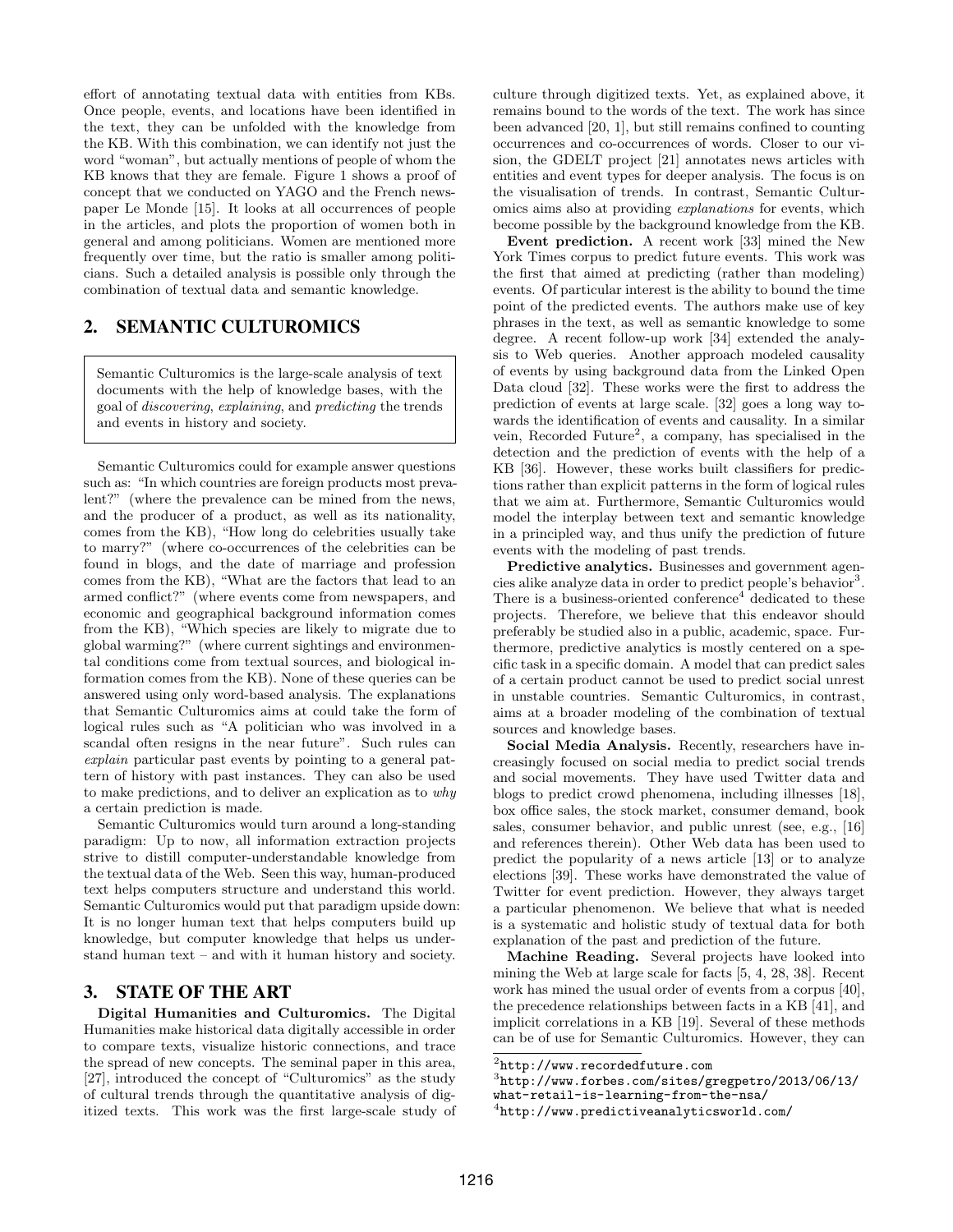only be an ingredient to the project, because Semantic Culturomics aims at mining explicit logical rules, together with a temporal dimension, from text and KBs.

Enabling Technologies. Our vision of Semantic Culturomics can build on techniques from entity recognition, event detection, rule mining, and information extraction. We detail next how these techniques would have to be advanced.

# 4. CHALLENGES

Mining text in combination with knowledge bases is no easy endeavor. The key challenges would be as follows:

Modeling hybrid data. KBs contain knowledge about entities, facts, and sometimes logical axioms. Text, on the other hand, determines the importance of an entity, the cooccurrence of entities, the location of entities in time, the type of events in which an entity is involved, the topic of an entity, and the actions of entities. Thus, Semantic Culturomics has to operate on a hybrid space of textual data and semantic knowledge. KB information is usually represented in RDF. RDF, however, cannot model time, let alone textual content. Other approaches can represent hybrid data, but do not allow KB-style reasoning [\[22,](#page-3-22) [12,](#page-3-23) [44,](#page-3-24) [6\]](#page-3-25).

Semantic Culturomics calls for a new data model, which can represent entities and their mentions, textual patterns between entities, the dimension of time, and out-of-KB entities. In analogy to an OLAP data cube, this data model could be called a "Semantic Cube". It should support truly hybrid query operations such as: do a phrase matching to find all text parts that contain names of entities with a certain property; choose one out of several disambiguations for a mention; given a logical rule, remove all facts that match the antecedent, and replace them by the succedent; dice the cube so that the text contains all paraphrases of a relation name. The goal is to develop a query language that subsumes all types of analyses that can be of interest on hybrid data of text and semantic KBs in general.

Identify events and entities. Given, for example, a history of the newspaper articles of a certain region, we want to be able to predict the crime rate, voting patterns, or the rise of a certain person to political prominence. In order to mine trends from a given text corpus, we have to develop methods that can load the textual data (jointly with the structured knowledge) into a Semantic Cube. This requires first and foremost the identification of entities and events in the textual corpora.

There is a large body of prior work on information extraction, and on event mining in news articles [\[7,](#page-3-26) [24,](#page-3-27) [43\]](#page-3-28). However, most of this work is non-ontological: It is not designed to connect the events to types of events and to entities of the KB. Several works have addressed the problem of mapping entity mentions to known entities in the KB (e.g., [\[14,](#page-3-29) [26\]](#page-3-30)). However, these works can deal only with entities that are known to the KB. The challenge remains to handle new entities with their different names. For example, if Lady Gaga is not in the KB and is mentioned in the text, we want to create a new entity Lady Gaga. However, if we later find Stefani Germanotta, in the text, then we do not want to introduce a new entity, but rather record this mention as an occurrence of Lady Gaga with a different name.

Empower rule mining. The goal of Semantic Culturomics is not only to mine trends, but also to explain them. These explanations will take the form of logical rules, weighted with confidence and support measures. Rule mining, or inductive logic programming, has been studied in a variety of contexts [\[11,](#page-3-31) [23,](#page-3-32) [29,](#page-3-33) [10,](#page-3-34) [8,](#page-3-35) [31,](#page-3-36) [17\]](#page-3-37). Yet, for Semantic Culturomics we envision rules that cannot be mined with current approaches.

We would like to mine *numerical rules* such as "Mathematicians publish their most remarkable works before their 36th anniversary", or "The spread between the imports and the exports of a country correlates with its current account deficit". Previous work on numeric rule mining [\[31,](#page-3-36) [25\]](#page-3-38) was restricted to learning intervals for numeric variables. Other approaches can learn a function [\[17,](#page-3-37) [9\]](#page-3-39), but have been tested only on comparatively small KBs (less than 1000 entities) – far short of the millions of entities that we aim at.

We also aim to mine *temporal rules* such as "An election is followed by the inauguration of a president". These should also predict the time of validity of literals. First work in this direction  $[30]$  has been tried on just toy examples.

Another challenge is to mine of rules with existential variables, such as "People usually have a male father and a female mother". Such rules have to allow several literals in the succedent, meaning that Horn rule mining approaches and concept learning approaches become inapplicable. Statistical schema induction [\[42\]](#page-3-41) can provide inspiration, but has not addressed existential rule learning in general.

We would also need rules with negation, such as "People marry only if they are yet not married". Such rules have been studied [\[31\]](#page-3-36), but not under the Open World Assumption. In this setting, learning rules with negation risks learning the patterns of incompleteness in the KB rather than negative correlations in reality. Furthermore, there exist many more statements outside the KB than inside in the KB, meaning that we risk mining a large number of irrelevant negative statements.

Finally, we want to mine rules that take into account the textual features that the hybrid space brings. These are features such as the importance of an entity or the textual context in which an entity (or a pair of entities) appears. [\[35\]](#page-3-42) mines rules on textual phrases, but does not take into account logical constraints from the KB. If we succeed in mining rules that take into account textual features, the reward will be highly attractive: Finally, we will be able to explain  $why$  a certain event happened – by giving patterns that have led to this type of events in the past.

Privacy. Predicting missing facts means also that some facts will no longer be private. For instance, consider a rule that can predict the salary of a person given the diploma, the personal address, and the employment sector. Smart social applications could warn the user when she discloses information that, together with already disclosed information, allows predicting private data. The intuition is that automatic rule mining could reveal surprising rules that humans may not directly see or may ignore, as shown in [\[2\]](#page-3-43).

# 5. CONCLUSION

In this vision paper, we have outlined the idea of Semantic Culturomics, a paradigm that uses semantic knowledge bases in order to give meaning to textual corpora such as news and social media. This idea is not without challenges, because it requires the link between textual corpora and semantic knowledge, as well as the ability to mine a hybrid data model for trends and logical rules. If Semantic Culturomics succeeds, however, it would add an interesting twist to the digital humanities: semantics. Semantics turns the